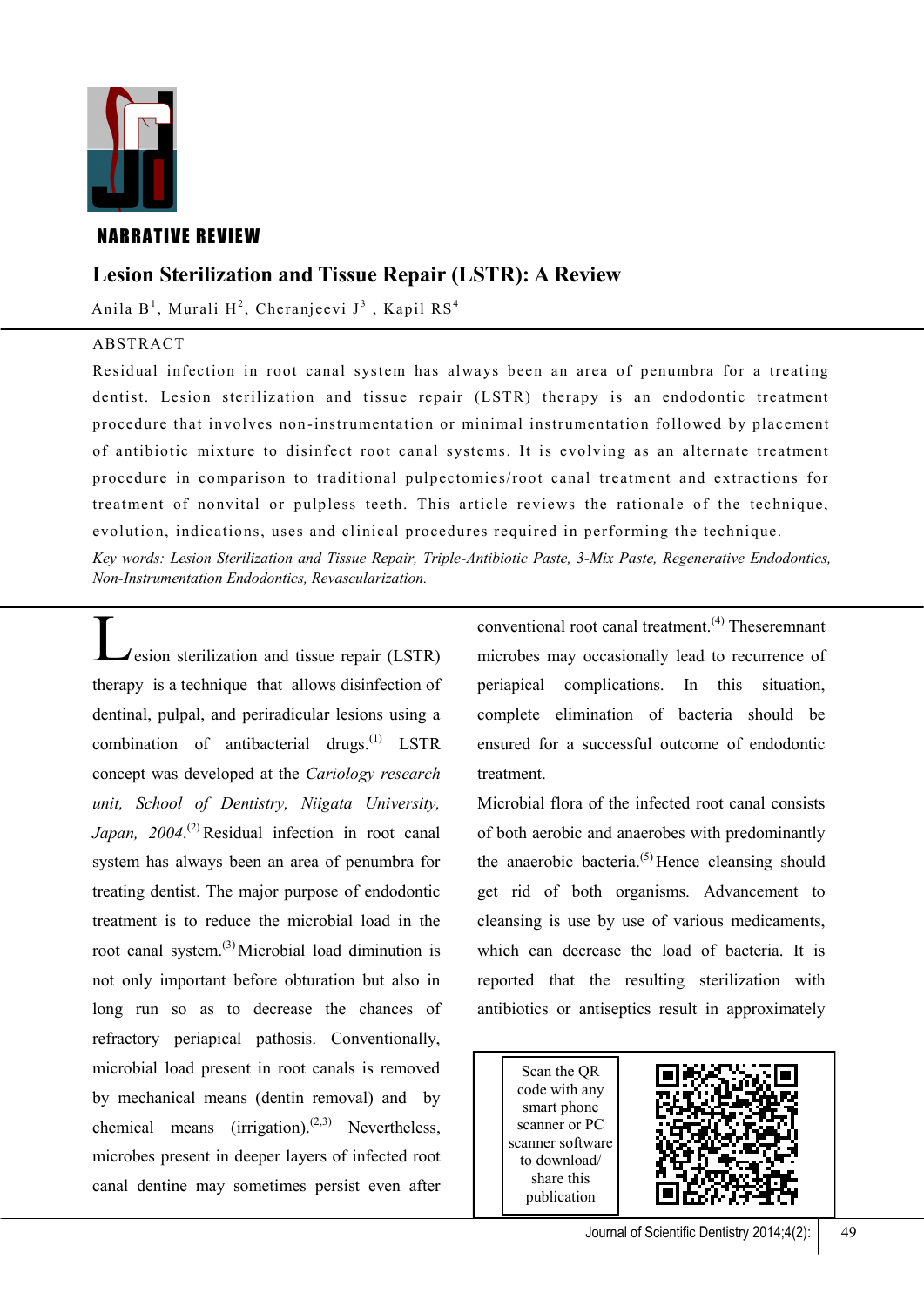20-40% additional cleansing / augmenting the conventional root canal debridement. In this regard, various medicaments like antibiotics and antiseptics have been discussed.<sup>(6)</sup>Though each has their own advantages and disadvantages, the selection of antibacterial drugs should be update so as to provide the best of sterilization of root canal systems.

Several factors influence the activity of antimicrobial drug to bring about sterilization, these are:

**Minimal concentration of drug-** The amount of drug should be enough so as to cause adequate sterilization. An inadequate concentration means either less or no elimination of microbes. The drug should possess the ability to diffuse periapically from the canal and produce sterilization in cases where regenerative techniques are especially contemplated.(7)

**Type of infection-** Certain kind of microbial species are resistant to normally used antimicrobials. Species such as Enterococcus group have shown to be viable when exposed to normally used root canal irrigants. Also, since the root canal infection is a mixture of aerobic and anaerobic flora; no single medicament can cause sterilization of the canal. Hence combinations of medicaments are required for this purpose.<sup>(3)</sup>

**Biocompatibility-** The medicaments used in root canals should possess antimicrobial properties, but in addition it should cause least amount of damage to host cells.<sup>(8)</sup>

**Systemic toxicity-**The polyantibiotic paste containing penicillin was traditionally used for many years to sterilize root canals but withdrawn because of the potential for sensitization of patients or development of superinfections.<sup>(9)</sup>

**Resistance-** Various medicaments and its effects-

The concern of the antibiotic paste is that it may cause bacterial resistance.A combination of antibiotics would therefore decrease the probability of the development of resistant bacterial strains.

**Reactivity of drug with dentinal tubule-** The chemical composition of dentinal tubule itself can have an inhibitory effect on the bactericidal activity of intra-canal medicaments.<sup>(10)</sup>

**Presence of smear layer affects permeability of drug into apical dentinal tubules-** Presence of smear layer acts as a barrier to the diffusion of irrigants. Hence removal of smear layer has shown proper diffusion of medicaments bringing about better disinfection. Some of the methodologies available in literature are use of EDTA, use of ultrasonic cleansing. These methods cause removal of smear layer and causing the dentinal tubules to enlarge and open up.

**COMPOSITION:** Several combination of medicaments are tried over years.<sup>(11)</sup> Some of the well-known combinations are:

- Metronidazole and ciprofloxacin plus minocycline (3-mix paste/ Triple Antibiotic paste). $^{(1)}$
- Metronidazole and ciprofloxacin plus amoxicillin.(3)
- Metronidazole and ciprofloxacin plus cefaclor
- Metronidazole and ciprofloxacin plus cefroxadine
- Metronidazole and ciprofloxacin plus fosfomycin
- Metronidazole and ciprofloxacin plus rokitamycin
- Penicillin, bacitracin, or chloramphenicol and streptomycin (Grossman's polyantibiotic paste)

50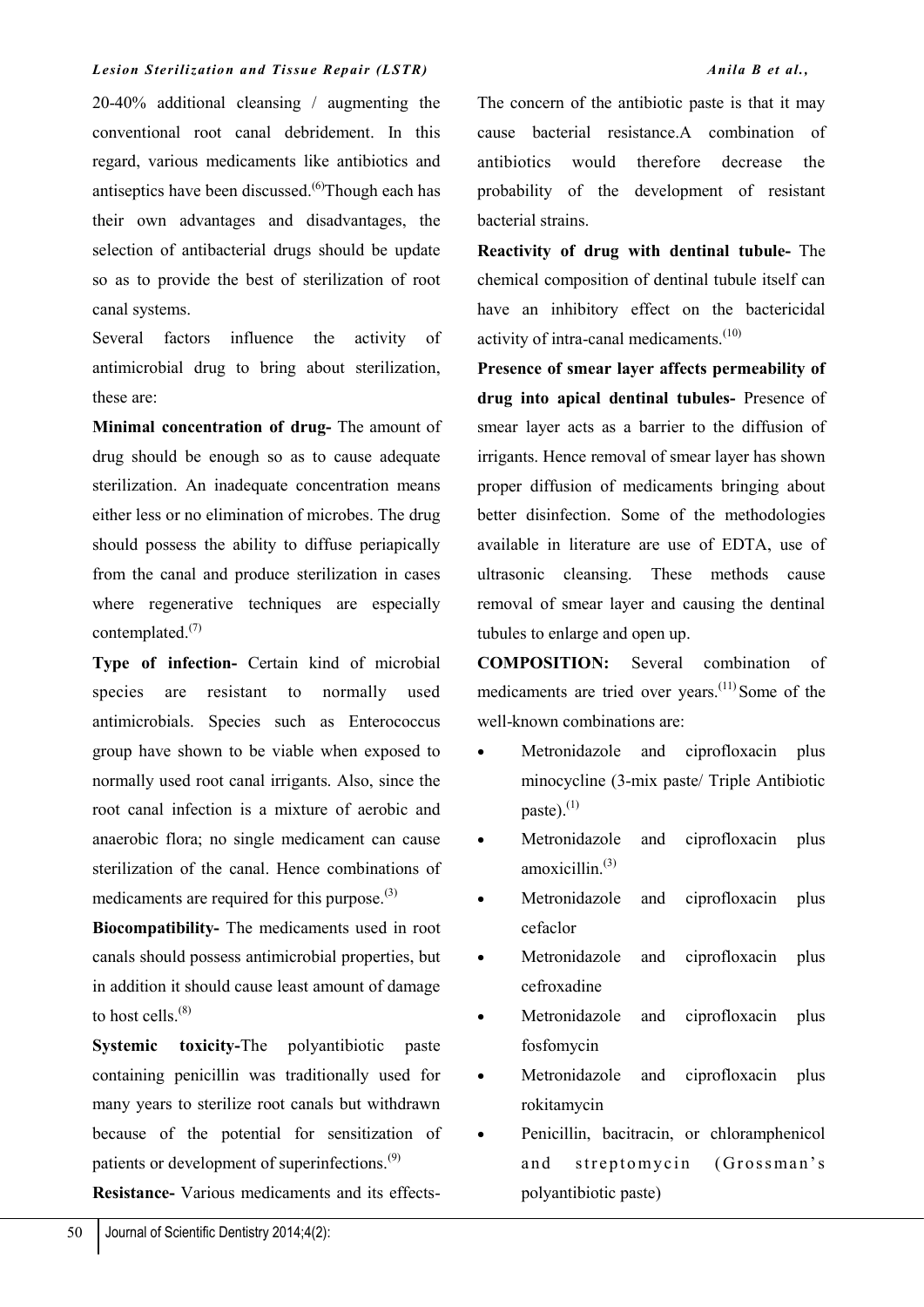- Ledermix paste (triamcinolone-a corticosteroid and demeclocycline-a tetracycline antibiotic).<sup>12</sup>
- Neomycin, polymyxin, and nystatin.<sup>(13)</sup>
- Calcium hydroxide pastes. $(14)$
- $\bullet$  Chlorhexidine paste.<sup>(15)</sup>

Among these, the 3- mix paste of Metronidazole and ciprofloxacin plus minocycline is discussed in detail.

**Metronidazole and ciprofloxacin plus minocycline (3-mix paste/ Triple Antibiotic paste).**

Sato et al, formulated the use of the present

combination of antimicrobials- Metronidazole and ciprofloxacin plus which produced effective destruction of all kinds of endodontic pathogens (aerobic as well as anaerobic.<sup>(2)</sup> Ever since, this combination has been popularly known as 3-mix paste/ Triple Antibiotic paste.

**Dosaging-**Ciprofloxacin (200mg), Metronidazole (500mg), Minocycline(100 mg), Propylene glycol/ macrogol, Normal saline as carrier. **Disadvantages of Polyantibiotic pastes:**

A disadvantage of this mixture is tooth discoloration to a bluish-grey hue. The discoloration brought about by tetracycline family

| <b>Components</b>                 |                                        | <b>Mode of Action</b>                                                                                                                                                                                                                                                                                                                                                                                                                                                                                                                   |
|-----------------------------------|----------------------------------------|-----------------------------------------------------------------------------------------------------------------------------------------------------------------------------------------------------------------------------------------------------------------------------------------------------------------------------------------------------------------------------------------------------------------------------------------------------------------------------------------------------------------------------------------|
| Ciprofloxacin $(16)$              | Narrow spectrum<br>antimicrobial agent | It belongs to fluoroquinolone group.<br>$\bullet$<br>It acts through the inhibition of DNA gyrase.<br>$\bullet$<br>Antibacterial effect present during both<br>$\bullet$<br>duplication stages and latent stage of bacterial<br>growth phases.<br>Effective against gram negative organisms.<br>$\bullet$                                                                                                                                                                                                                               |
| Metronidazole <sup>(16)</sup>     | Narrow spectrum<br>antimicrobial agent | It is a nitroimidazole compound.<br>$\bullet$<br>Metronidazole permeates bacterial cell<br>$\bullet$<br>membranes. It then binds to the DNA,<br>disrupting its helical structure, and leads to<br>very rapid cell death.<br>Effective against anaerobic cocci, bacilli (both<br>$\bullet$<br>gram positive and gram negative) and few<br>protozoa.<br>Effectiveness is both found systemically as<br>$\bullet$<br>well as topically.                                                                                                    |
| $Minocycline^{(16)}$              | Broad spectrum<br>antimicrobial agent  | Acts by inhibiting protein synthesis on the<br>$\bullet$<br>surfaces of ribosomes.<br>Inhibits collagenases and matrix<br>$\bullet$<br>metalloproteinase and is not cytotoxic.<br>Effective against both gram-positive and gram-<br>$\bullet$<br>negative microorganisms; spirochetes<br>Also augment the growth of host cells on<br>$\bullet$<br>dentin, via the exposure of embedded collagen<br>fibers or growth factors allowing for<br>successful revascularization and continued<br>development of root to its normal length.(17) |
| Propylene glycol/ macrogol $(18)$ |                                        | Macrogol is the International Non-proprietary<br>$\bullet$<br>Name (INN) for polyethylene glycol.<br>Acts as solvent enhancing better diffusion of<br>$\bullet$<br>the medicaments deep into the dentinal tubules<br>thus enhancing the antimicrobial action.                                                                                                                                                                                                                                                                           |
| Saline                            | Solvent                                | Dissolution of the ingredients.<br>$\bullet$                                                                                                                                                                                                                                                                                                                                                                                                                                                                                            |

Journal of Scientific Dentistry 2014;4(2):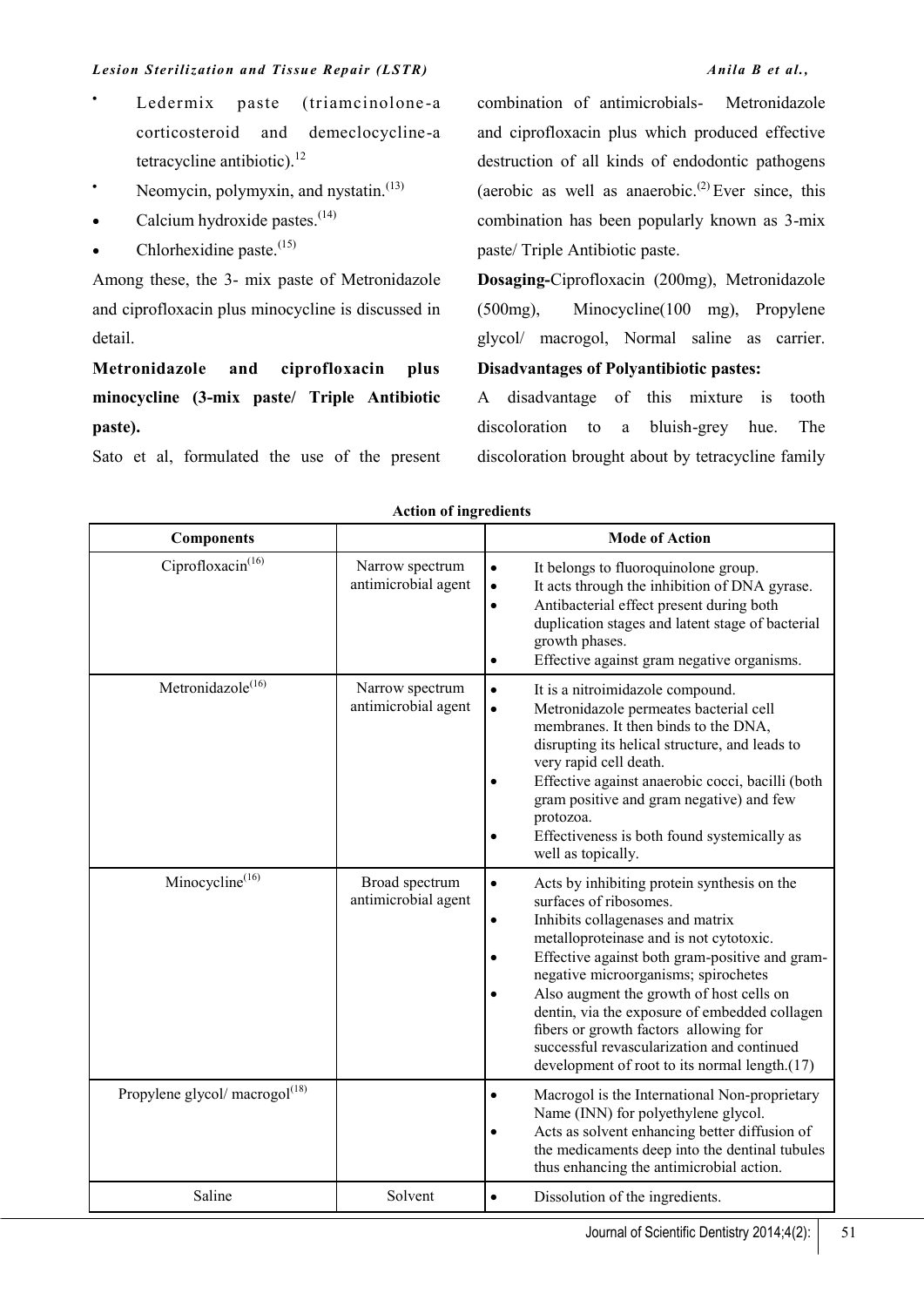is believed to be due to photo-induced reaction. Minocycline binds to calcium-ions through chelation reaction; forming an insoluble comple<sup>(19)</sup>. Patients and parents/guardians should be advised of potential staining and a subsequent need for bleaching. Other alternative is to substitute cefaclor instead of minocycline.<sup>(20)</sup>A modification of the current clinical protocol (Sato et al. 1996, Banchs & Trope 2004) has been promulgated to avoid crown discolouration. This innovative method covers the dentinal tubules of the root dentin, thus preventing any interaction between tri -antibiotic paste and root dentin walls. The coronal walls of access preparation are etched for 20s with 35% phosphoric acid. Bonding agent is applied and cured for 20s. Then, a Root Canal Projector with a size 20 K-file is placed into the root to maintain patency of canals. Space between the projector and coronal dentine is sealed with flowable composite and light cured for  $30s^{(21)}$ .

**Method of dispensing:** A 20 gauge needle isplaced1-2 mm short of working length and medication is introduced into the canal using a backfill approach to the level of the cementoenamel junction or alternately paste filler or lentulospirals can be used.

## **Method of preparation & storage:**

Take clean mortars separately on which each tablets/capsules will be placed and ground.

Now equal ratio of tablet powder is mixed to produce a mixture; to which equal amount of propylene glycol is added to produce a creamy paste.

Resultant opaque paste can be stored in air-tight containers for future use.

Change of translucency of paste from opaqueness indicates contamination which should not be used.

**Few studies regarding Triple Antibiotic pastes:**

Sato et al investigated this drug combination in vitro and established it to be very effective in the decontamination of deep caries, necrosed pulp, and infected root canals of primary teeth. $(21)$ 

Hoshino et al determined that a combination of ciprofloxacin, metronidazole, and minocycline with a dilution of  $25$  g each per millilitre of paste has ability to decontaminate infected root canal dentin in vitro. $(22)$ 

Banchs F et al suggested that the MIC method may not be suitable for determining whether combinations of drugs can kill all the bacteria in a flora. $^{(23)}$ 

Ozan U1&Er K reported on endodontic treatment of a large cyst-like periradicular lesion using a combination of antibiotic drugs.(24)

Ozlem reported on use of triple antibiotic paste for a traumatized immature tooth with a periapical  $lesion.$ <sup> $(25)$ </sup>

Primary teeth with periradicular lesions with or without physiologic root resorption were treated successfully by the LSTR endodontic therapy. $(26)$ 

## **Uses of LSTR or Triple antibiotic paste:**

Periradicular pathosis of permanent tooth with mature apices-As discussed earlier, it is reported that the resulting sterilization with antibiotics or antiseptics result in approximately 20-40% additional cleansing / augmenting the conventional root canal debridement.<sup>(6)</sup>

Periradicular pathosis of permanent tooth with immature apices-Conventional apexification procedures have been replaced with newer methodologies. Initially intra-canal medicaments like calcium hydroxide were used for apexification; and are now contraindicated as they inhibit further root growth. Recently, Mineral Trioxide Aggregate (MTA) has been used in onestep apexification procedures to create an artificial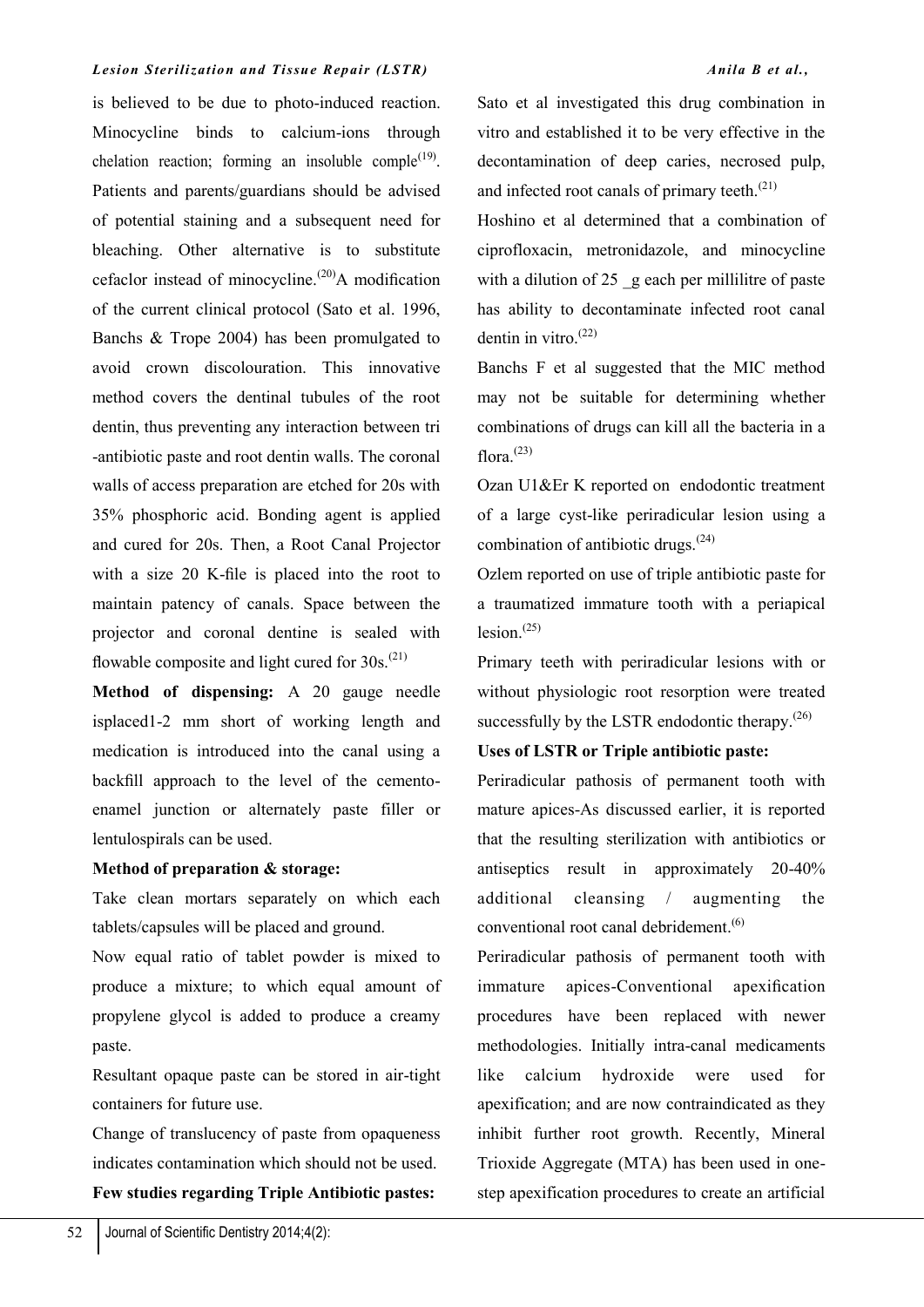apical barrier on which the obturation material can be compacted. MTA apexification though regarded successful does not help to strengthen the root, and in the absence of continued development of the root, the roots stay thin and fragile.  $(27)$  So, a total change in the management of immature, necrotic/pulpless teeth has occurred based on biological principles. This utilizes the regenerative capacity of cells. Regenerative abilities of cells compensate for loss of structures. Cells in the periapical area like the osteoblasts, cementoblasts, fibroblasts and specially few undifferentiated mesenchymal cells retain the ability to multiply and renew structures. Stimulation of these structures can be fruitful in continued root development in case of an immature root. Regenerative endodontics using triple antibiotic paste can allow continuation of root growth thus reducing the risk of root fracture in a young permanent tooth which would otherwise normally occur with traditional 'apexification' procedures where the roots remain thin and weak. Banchs and Trope demonstrated disinfection andregeneration in an immature tooth with apical periodontitis. $(23)$ 

**Endodontic Regenerative Procedure (ERP):**  ERP, as discussed includes conventional instrumentation either minimal or no instrumentation followed by placement of intracanal medication and later bleeding is induced from periapical region. The bleeding fromperiapex would lead a matrix for movement & growth of new vital tissue in root canal spaces.<sup>(22)</sup>

# **No need for surgical intervention for periradicular pathosis of permanent tooth with mature apices:**

Traditionally few endodontic failure cases were treated using surgical techniques (surgical endodontics). Surgical endodontics has following

drawbacks like- 1) Post-Operative pain, 2) Damage to surrounding anatomic structures, especially the neurovascular tissue, 3) Need for surgery. $(28)$  But with the invent of triple antibiotic pastes, the need for surgical endodontics is reduced.

## **Periradicular pathosis of primary tooth:**

Root canal complexity of primary teeth is well known. Compounding to root canal complexity, the traditional use of thorough mechanical debridement cannot be performed in primary teeth as compared to permanent teeth due to thin dentinal walls & flaring primary roots. Also the cautious use of irrigants is exercised during pulpectomy to prevent undue effects of irrigants on periapical tissue due to its easy passage into periapical tissues (presence of resorbing apices). Especially caustic chemicals like sodium hypochlorite, hydrogen peroxide and dentin softening agents like EDTA is somewhat contraindicated in such teeth. A combination of these problems always creates a doubt in the mind whether the disinfection of root canal is likely. In this regard several reports are being published to improve the effect of root canal disinfection using LSTR.<sup> $(29, 30)$ </sup> Few studies are-Jaya AR reported on primary teeth with the periradicular lesions showing healing after a 24 Month follow up. $(31)$ Takushige Tet al showed normal physiologic root resorption of primary teeth with periradicular lesions and; proper eruption of successor teeth erupted without any disorders utilizing LSTR therapy.<sup> $(26)$ </sup> In this regard LSTR can be a useful adjuvant to routine pulp therapies or alternate to pulpectomies in special cases (e.g. Un cooperative children, non-negotiable canals).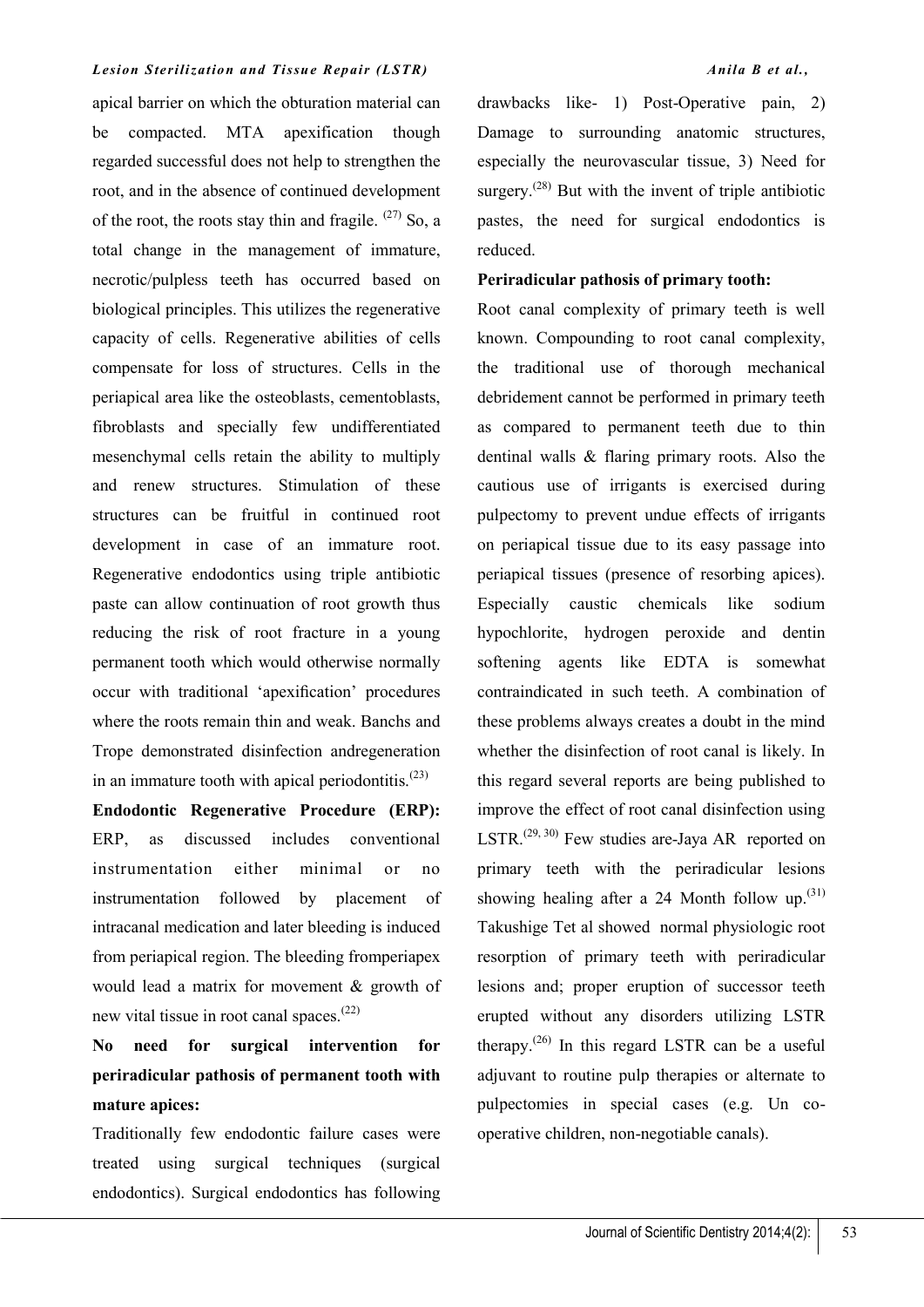#### **REFERENCES:**

1. Vijayaraghavan R, Mathian VM, Sundaram AM, et al. Triple antibiotic paste in root canal therapy. J Pharm Bioallied Sci. 2012;4:S230-3.

2. Sato I, Ando-Kurihara N, Kota K, et al. Sterilization of infected root-canal dentine by topical application of a mixture of ciprofloxacin, metronidazole and minocycline in situ. Int Endod J. 1996;29(2):118-24.

3. Windley W, Texeiera F, Trope M. Disinfection of immature teeth with a triple antibiotic paste. J Endo 2005;31 (6):439-43.

4. Bystrom A, Sundqvist G. Bacteriologic evaluation of the efficacy of mechanical rootcanal instrumentation in endodontic therapy. Scand J Dent Res 1981;89:321–8.

5. Fabricius L, Dahlen G, Ohman AE, et al. Predominant indigenous oral bacteria isolated from infected root canals after varied times of closure. Scand J Dent Res 1982;90:134–44.

6. Haapasalo M, Orstavik D. In vitro infection and disinfection of dentinal tubules. J Dent Res. 1987;66(8):1375- 9.

7. Fouad AF. The microbial challenge to pulp regeneration. Adv Dent Res 2011;23:285–9.

8. Gomes-Filho JE, Duarte PC, de Oliveira CB, et al. Tissue reaction to a triantibiotic paste used for endodontic tissue self-regeneration of nonvital immature permanent teeth. J Endod. 2012; 38(1):91-4.

9. Grossmann LI. Polyantibiotic treatment of pulpless teeth J Am Dent Assoc. 1951;43(3):265-78.

10. Portenier I, Haapasalo H, Rye A, et al. Inactivation of root canal medicaments by dentine, hydroxylapatite and bovine serum albumin. IntEndod J. 2001;34(3):184-8.

11. Bansal R, Jain A. Overview on the current antibiotic containing agents used in endodontics. N Am J Med Sci. 2014;6(8):351-8.

12. Kaufman AY, Solomonov M, Galieva D, et al. Allergic reaction to the tetracycline component of Ledermix paste: a case report. IntEndod J. 2014;47(11):1090-7.

13. Grieve AR, Friend LA, Plant CG. A clinical trial of three root canal medicaments. Br Dent J. 1973;134(5):188-93.

14. Kim D, Kim E. Antimicrobial effect of calcium hydroxide as an intracanal medicament in root canal treatment: a literature review - Part I. In vitro studies. Restor Dent Endod. 2014;39(4):241-52

15. Prabhakar A, Taur S, Hadakar S, et al. Comparison of Antibacterial Efficacy of Calcium Hydroxide Paste, 2% Chlorhexidine Gel and Turmeric Extract as an Intracanal

Medicament and their Effect on Microhardness of Root Dentin: An in vitro Study. Int J ClinPediatr Dent. 2013;6 (3):171-7

16. Raju SM, Yadav SS, Kumar M SR. Revascularization of immature mandibular premolar with pulpal necrosis - a case report. J ClinDiagn Res. 2014;8(9):ZD29-31

17. Yassen GH, Chu TM, Eckert G, et al. Effect of medicaments used in endodontic regeneration technique on the chemical structure of human immature radicular dentin: an in vitro study. J Endod. 2013;39(2):269-73.

18. Gomes-Filho JE, Duarte PC, de Oliveira CB,et al. Tissue reaction to a triantibiotic paste used for endodontic tissue self-regeneration of nonvital immature permanent teeth. J Endod. 2012;38(1):91-4.

19. Kim JH, Kim Y, Shin SJ, et al. Tooth discoloration of immature permanent incisor associated with triple antibiotic therapy: a case report. J Endod. 2010;36(6):1086-91.

20. Lenherr P, Allgayer N, Weiger R, et al. Tooth discoloration induced by endodontic materials: a laboratory study. IntEndod J. 2012;45(10):942-9.

21. Sato T, Hoshino E, Uematsu H, et al. In vitro antimicrobial susceptibility to combinations of drugs on bacteria from carious and endodontic lesions of human deciduous teeth. Oral MicrobiolImmunol. 1993;8(3):172-6.

22. Hoshino E, Kurihara-Ando N, Sato I, et al. In-vitro antibacterial susceptibility of bacteria taken from infected root dentine to a mixture of ciprofloxacin,metronidazole and minocycline. IntEndod J. 1996;29(2):125-30.

23. Banchs F, Trope M. Revascularization of immature permanent teeth with apical periodontitis: new treatment protocol? J Endod. 2004;30(4):196-200.

24. Ozan U, Er K. Endodontic treatment of a large cystlike periradicular lesion using a combination of antibiotic drugs: a case report. J Endod. 2005;31(12):898-900.

25. Akgun OM, Altun C, Guven G. Use of triple antibiotic paste as a disinfectant for a traumatized immature tooth with a periapical lesion: a case report. Oral Surg Oral Med Oral Pathol Oral RadiolEndod. 2009;108(2):e62-5

26. Takushige T, Cruz EV, Asgor Moral A, et al. Endodontic treatment of primary teeth using a combination of antibacterial drugs. IntEndod J. 2004;37(2):132-8.

27. Bose R, Nummikoski P, Hargreaves K. A retrospective evaluation of radiographic outcomes in immature teeth with necrotic root canal systems treated with regenerative endodontic procedures. J Endod. 2009;35(10):1343-9

28. Gutmann JL. Is an apicoectomy ever successful? if so,